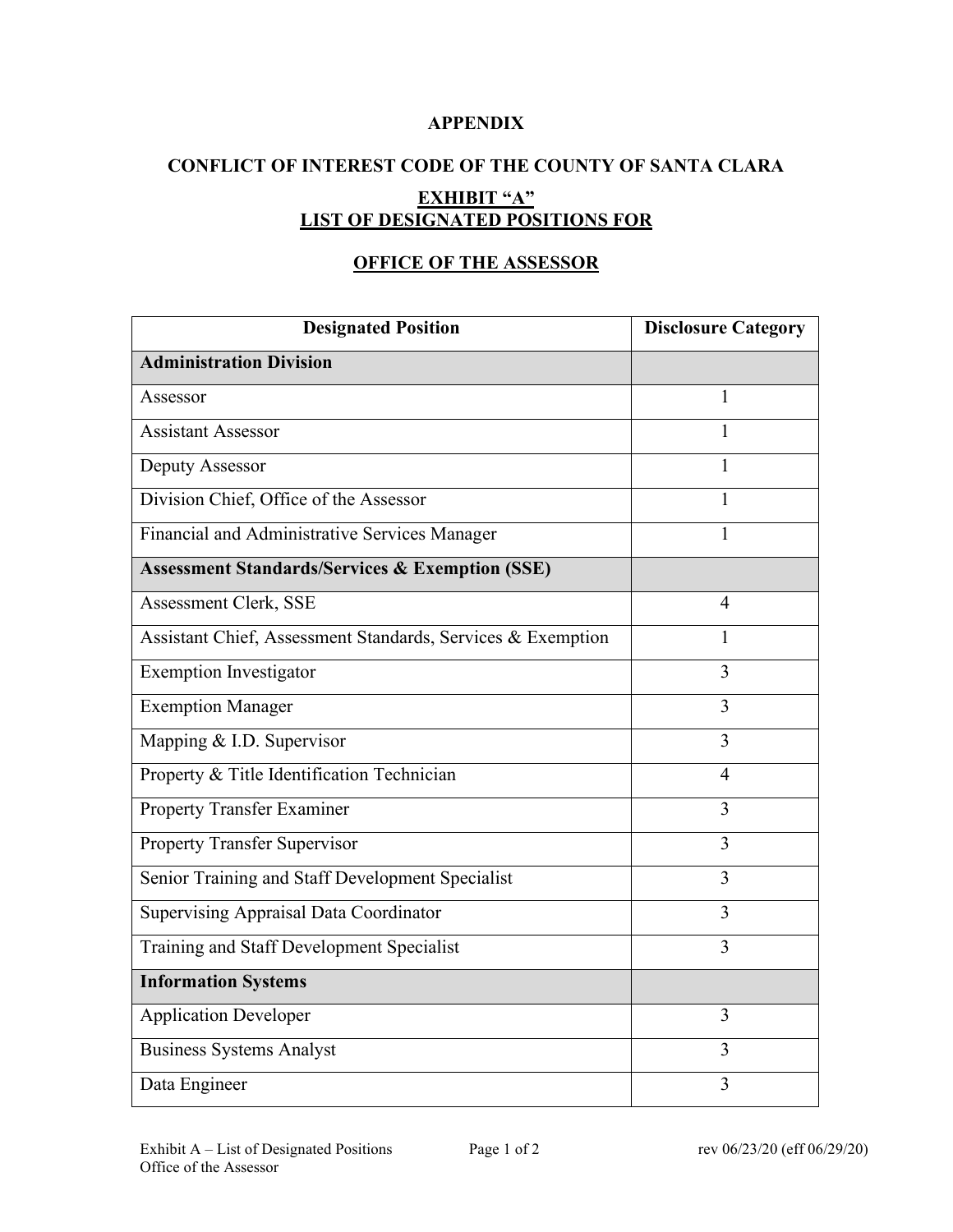| <b>Designated Position</b>                        | <b>Disclosure Category</b> |
|---------------------------------------------------|----------------------------|
| Director, Information Systems - Assessor's Office | 1                          |
| IT Manager                                        | 3                          |
| Principal IT Manager                              | $\mathbf{1}$               |
| Senior Application Developer                      | 3                          |
| Systems Administrator                             | 3                          |
| Technology Architect                              | 3                          |
| <b>Real Property</b>                              |                            |
| Appraiser                                         | 3                          |
| <b>Assistant Chief Appraiser</b>                  | $\mathbf{1}$               |
| Office Management Coordinator                     | 3                          |
| Senior Appraiser                                  | 3                          |
| <b>Supervising Appraiser</b>                      | 1                          |
| <b>Personal Property</b>                          |                            |
| <b>Accountant Auditor Appraiser</b>               | 3                          |
| <b>Assistant Chief Auditor Appraiser</b>          | $\mathbf{1}$               |
| <b>Auditor Appraiser</b>                          | 3                          |
| <b>Supervising Auditor Appraiser</b>              | 1                          |
| <b>Applicable to Entire Department</b>            |                            |
| Appraisal Aide                                    | 4                          |
| Appraisal Data Coordinator                        | $\overline{4}$             |
| <b>Associate Management Analyst</b>               | $\overline{4}$             |
| Consultant                                        | $\overline{2}$             |
| <b>Management Analyst</b>                         | 3                          |
| Senior Assessment Clerk                           | $\overline{4}$             |
| Senior Auditor Appraiser                          | 3                          |
| Senior Management Analyst                         | 3                          |
| <b>Supervising Assessment Clerk</b>               | 3                          |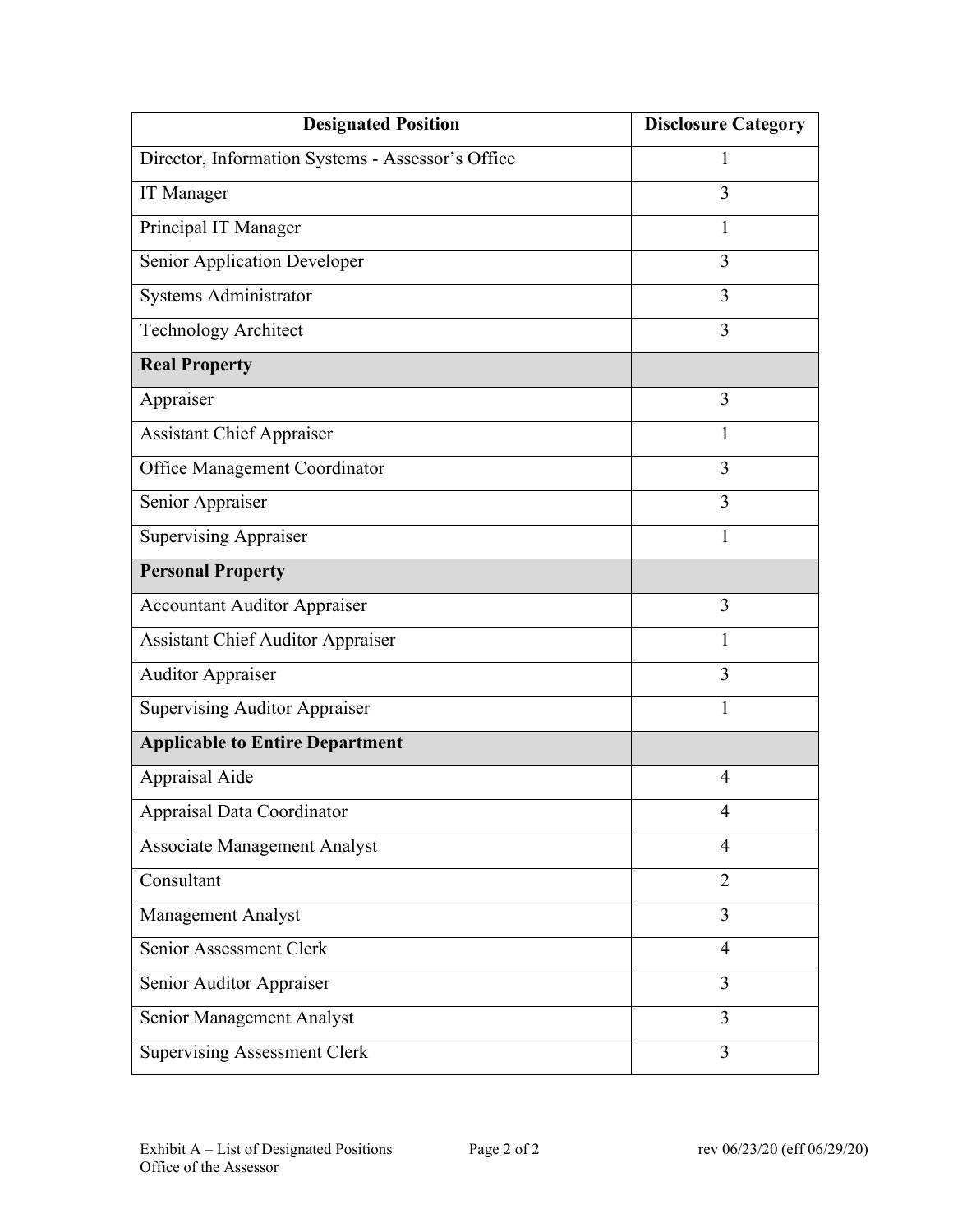#### **APPENDIX**

## **CONFLICT OF INTEREST CODE OF THE COUNTY OF SANTA CLARA**

## **EXHIBIT "B" DISCLOSURE CATEGORIES FOR**

## **OFFICE OF THE ASSESSOR**

Pursuant to the County of Santa Clara's Conflict of Interest Code, Disclosure Categories 1 and 2 shall read as follows for all Code Agencies.

**Disclosure Category 1:** Persons in this category shall disclose:

(1) all investments in, business positions in, and income (including gifts, loans and travel payments) from:

(a) all sources that provide, plan to provide, or have provided in the last two years, facilities, goods, software, hardware, or related technology, equipment, vehicles, machinery or services, including training or consulting services, to the County;

(b) all sources that are subject to the regulatory, monitoring, investigatory, enforcement, valuation, certification, permit or licensing authority of, or have an application for a license, permit or certificate pending before, the County;

(c) all sources that receive, are planning to apply to receive, or have received in the last two years, grants or other monies from or through the County; and sources that receive referrals to provide assessments and/or treatments that are required or recommended by the County; and

(2) all interests in real property in the County of Santa Clara located entirely or partly within the County, or within two miles of County boundaries, or of any land owned or used by the County.

**Disclosure Category 2**: Each Consultant shall disclose: (1) all investments in, business positions in, and income (including gifts, loans and travel payments) from: (a) all sources that provide, plan to provide, or have provided in the last two years, facilities, goods, software, hardware, or related technology, equipment, vehicles, machinery or services, including training or consulting services, to the County; (b) all sources that are subject to the regulatory, monitoring, investigatory, enforcement, valuation, certification, permit or licensing authority of, or have an application for a license, permit or certificate pending before, the County; (c) all sources that receive, are planning to apply to receive, or have received in the last two years, grants or other monies from or through the County; and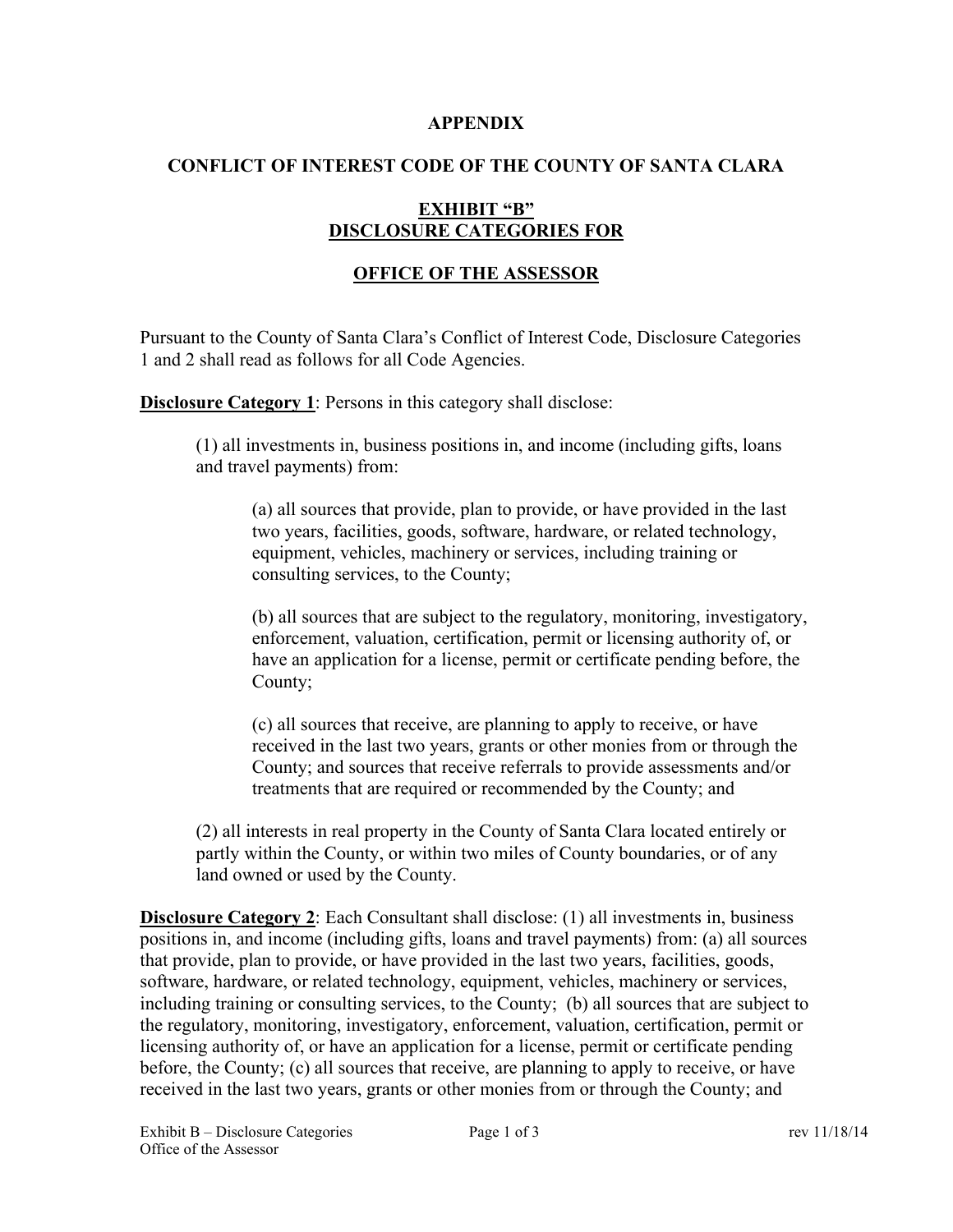sources that receive referrals to provide assessments and/or treatments that are required or recommended by the County; and (2) all interests in real property in the County of Santa Clara located entirely or partly within the County, or within two miles of County boundaries, or of any land owned or used by the County, subject to the following limitation: the Code Agency for which a consultant works may determine in writing, following approval by County Counsel as to form and legality, that the particular consultant is hired to perform a range of duties that is limited in scope and, thus, is not required to comply with the full disclosure requirements described above, but instead must comply with more tailored disclosure requirements specific to that consultant. Such a determination shall include a description of the consultant's duties and, based upon that description, a statement of the extent of disclosure requirements.

In addition to the above two categories, the Office of the Assessor shall have the following categories:

**Disclosure Category 3:** Persons in this category shall disclose:

(1) all investments in, business positions in, and income (including gifts, loans and travel payments) from:

(a) all sources that provide, plan to provide, or have provided in the last two years, facilities, goods, software, hardware, or related technology, equipment, vehicles, machinery or services, including training or consulting services, to the Office of the Assessor;

(b) all sources that are subject to the regulatory, assessment, valuation, or appraisal authority of, or any other proceeding involving, the Office of the Assessor;

(c) all sources that receive, are planning to apply to receive, or have received in the last two years, grants or other monies (i) from or through the Office of the Assessor, or (ii) from or through the County related to the work of the Office of the Assessor; and

(2) all interests in real property in the County of Santa Clara located entirely or partly within the County, or within two miles of County boundaries, or of any land owned or used by the County.